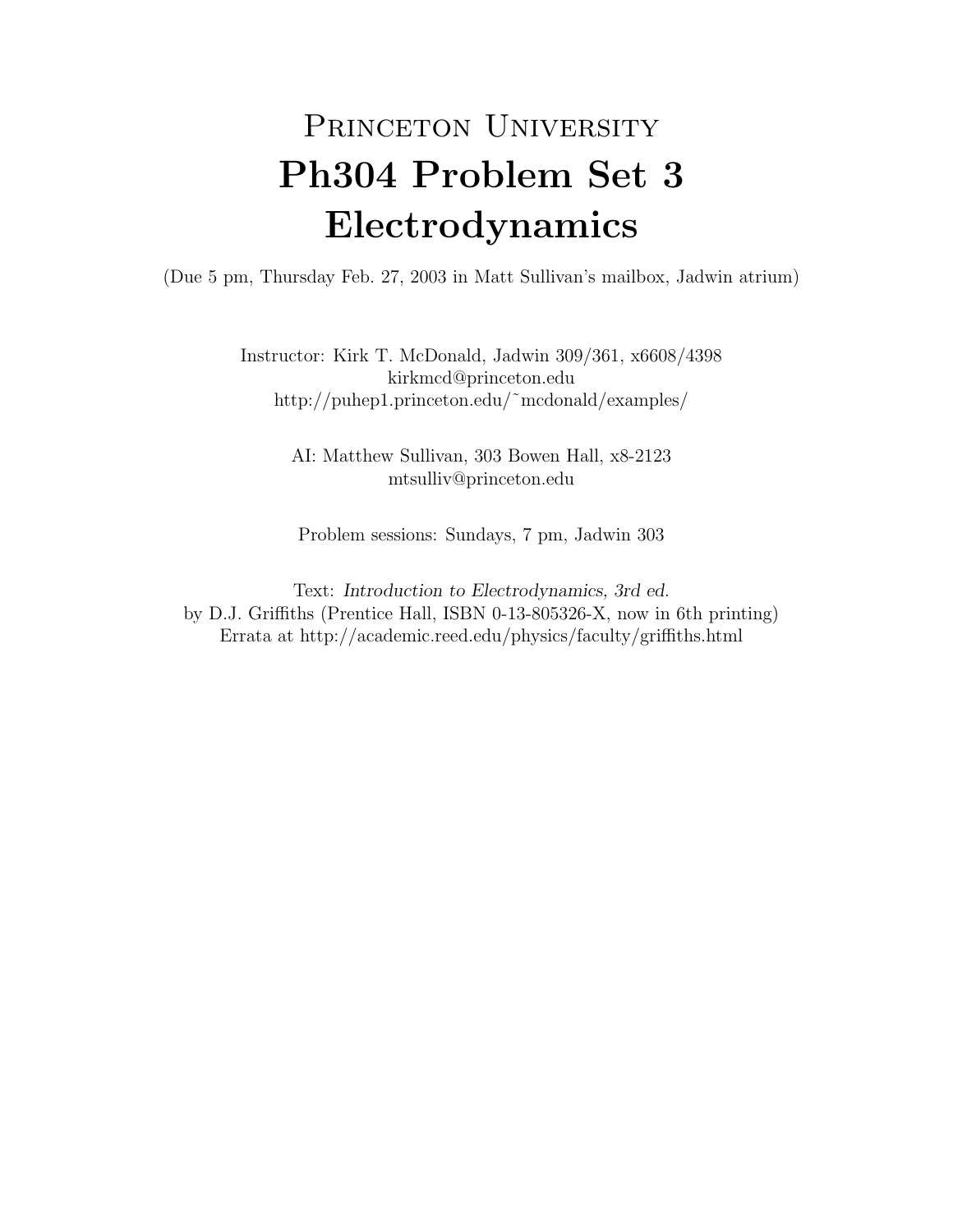Reading: Griffiths secs. 3.3-3.4, 4.1-4.2.

- 1. Griffiths' prob. 3.15.
- 2. Extended version of Griffiths' prob. 3.23. Show that the general form of solutions to Laplace's equation,  $\nabla^2 V = 0$ , in cylindrical coordinates  $(r, \phi, z)$  when there is no z dependence is

$$
V(r,\phi) = (a_0 + b_0 \ln r)(c_0 + d_0 \phi) + \sum_k \left[ \left( a_k r^k + \frac{b_k}{r^k} \right) \cos k\phi + \left( c_k r^k + \frac{d_k}{r^k} \right) \sin k\phi \right].
$$

If the region of interest includes  $0 \leq \phi \leq 2\pi$ , show that the indices k are the positive integers.

Use this expansion to motivate an image method for the problem of a line charge  $\lambda$ per meter at position  $(r, \phi) = (b, 0)$  in the presence of a grounded conducting cylinder of radius  $a < b$ , whose axis is the z axis. We hope that a solution exists in which the effect of the conducting cylinder on the region  $r > a$  is the same as that of an imaginary line charge  $\lambda'$  per meter placed at some suitable radius  $c < a$ .

While you are welcome to carry out a solution in which all the Fourier coefficients are explicitly evaluated, this is not necessary to achieve the goal of deducing the image method. First, write down the form of the potential for the wire alone, for both  $r < b$ and  $r > b$ , noting that some Fourier coefficients must by zero by symmetry arguments. It is helpful to write the radial dependence in terms of the scaled variable  $r/b$  rather than  $r$  alone. Likewise, write down the form of the potential due to the conducting cylinder for  $r > a$ , which will have the same symmetries at the potential of the wire, since the potential of the cylinder is induced by that of the wire. Then, since the total potential vanishes at  $r = a$ , one finds a simple relation between the potential due to the cylinder and that of the wire – namely, an image prescription.

The potential of a 2-dimensional charge distribution not including the  $z$  axis must be finite at this axis, but can have a logarithmic divergence as  $r \to \infty$ . With care you can include terms in  $\ln r$  in appropriate places in your expansions of the potentials of the wire and the cylinder, to find that the coefficients of these terms obey the same transformation as do the other terms of the expansions.

Not for credit: you might wish to construct the image method directly, in the spirit of Griffiths' Ex. 3.2. Experts will also note that 2-D solutions to Laplace's equation are expressible in terms of a function of a complex variable, which have useful application to problems of line charges and cylinders. See, for example, Chap. 4 of Static and Dynamic Electricity by W.R. Smythe (McGraw-Hill, 1968).

3. Griffiths' prob. 3.37. Without loss of generality, set the potential  $V_0$  of the conducting sphere to zero. Griffiths recommends this problem be solved by separation of variables in spherical coordinates. Since the free charge distribution varies as  $P_1(\cos \theta)$ , the only terms in the Legendre polynomial expansion will be those in  $P_1$ . Further, if you write